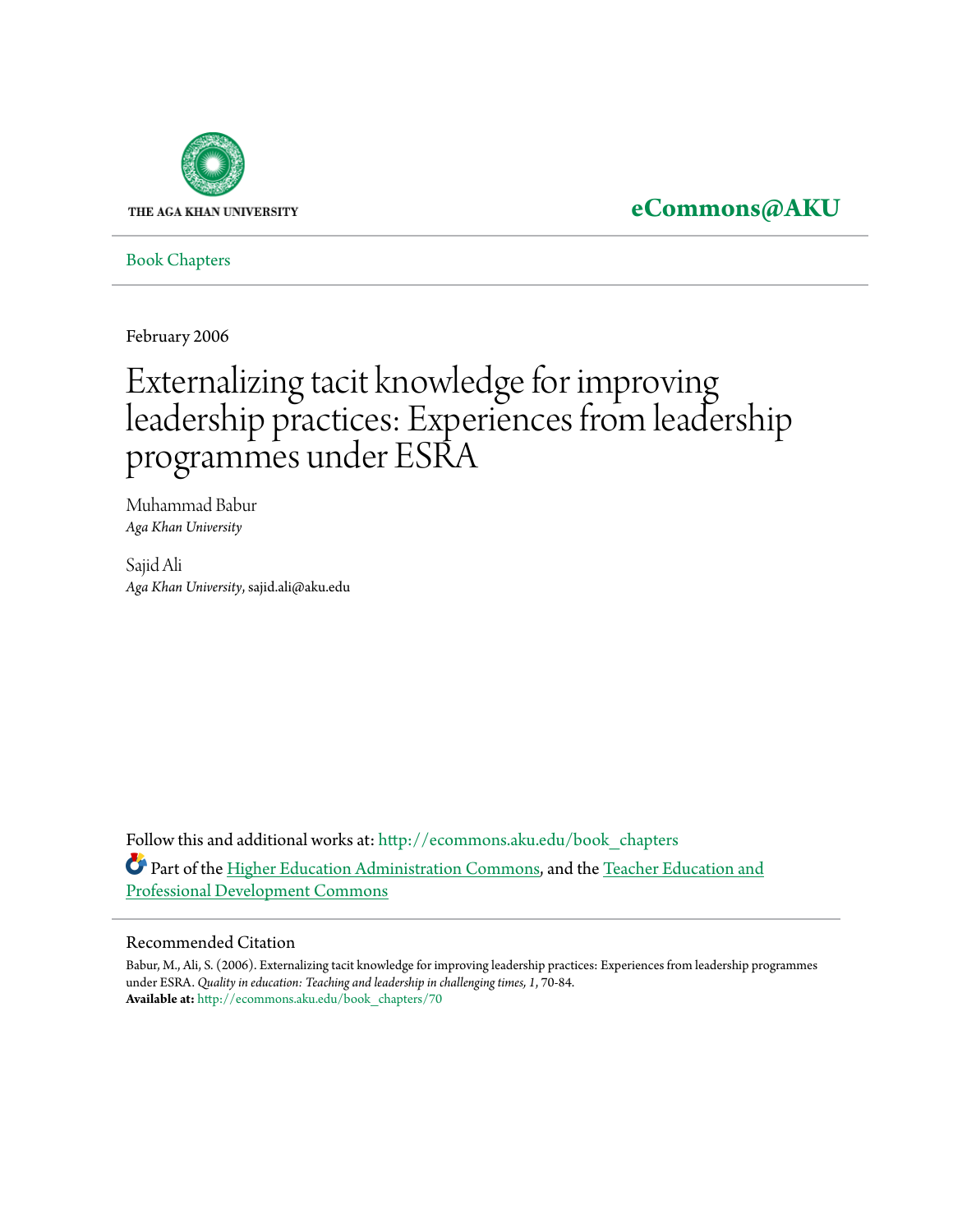# **Externalizing Tacit Knowledge for Improving Leadership Practices: Experiences from Leadership Programmes under ESRA**

*Muhammad Babur, AKU-IED, Pakistan Sajid Ali, AKU-IED, Pakistan* 

# **Abstract**

*This paper draws upon the experiences gained from a leadership development course held at AKU-IED that included participants from 9 districts from Sind and Balochistan provinces. It describes the attempt, by the course planners, to conceptualize and deliver the course with a focus on externalizing participants' tacit knowledge. The paper shares strategies used during the course, and describes successes and challenges in this respect, and the subsequent impact on participants' learning and practices.* 

*Based on the outcome of the course, the paper suggests that the design of leadership and management development courses should focus clearly on strategies that capture and build upon the tacit knowledge of participants. The paper asserts that this approach helps to add more energy and interaction to the sessions and consequently increases the chances of impacting leadership practices of participants.* 

# **Two Dimensions of Knowledge: Tacit and Explicit**

The distinction of knowledge as tacit and explicit is based on Michael Polanyi's (1966) pioneering work on knowledge. This classification of knowledge has now become common in knowledge management literature (Lam, 2002 & Spiegler, 2000).

Explicit knowledge can be expressed in words and numbers and can also be shared in the form of data, scientific formulae, product specifications, manuals, universal principles, and so forth. This kind of knowledge can be communicated very easily across individuals formally and systematically through explicit media.

In contrast, tacit knowledge is highly personal and hard to formalize, making it difficult to communicate or share with others (Brooking, 1998; Geyer, 2001; Lee & Yang, 2000; Nonaka & Takechui, 1995). Subjective insights, intuitions and hunches fall into this category of knowledge. Furthermore, tacit knowledge is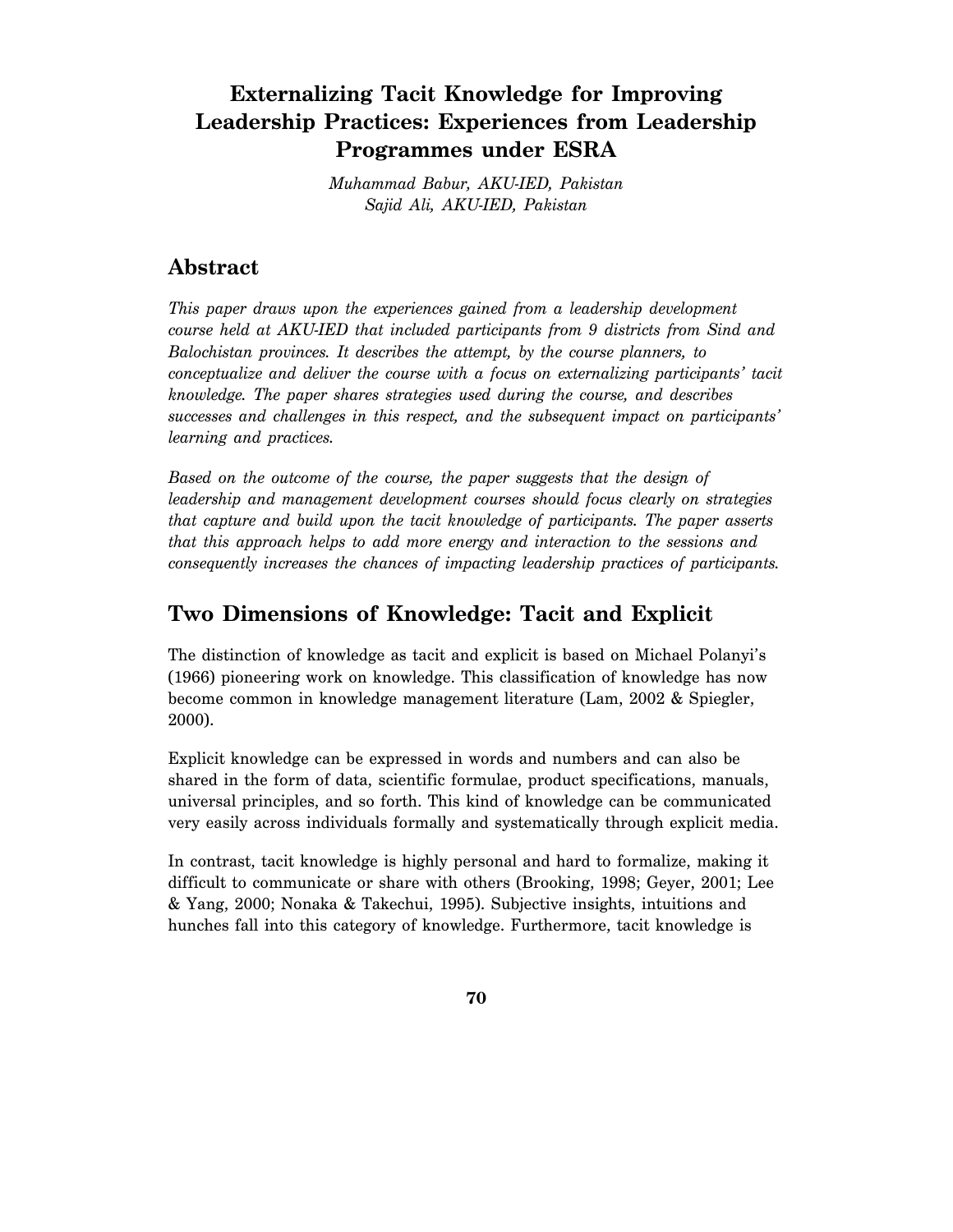deeply rooted in an individual's actions and experiences, as well as in the ideals, values or emotions he or she embraces.

Tacit knowledge has two further dimensions; technical and cognitive. The technical element of tacit knowledge encompasses concrete know-how, crafts and skills. The cognitive dimension includes paradigms, perspectives, beliefs and viewpoints which help individuals to perceive and define their world (Nonaka & Takeuchi, 1995). "the cognitive elements of tacit knowledge refer to an individual's images of reality and vision for the future" (ibid, p. 60). However, they assert that tacit and explicit knowledge are not separate entities per se; they are mutually complementary concepts and are vital for knowledge creation. Stenmark (2000) has integrated both dimensions of tacit knowledge by arguing that they exist in people's hands and minds and are manifested through actions. This suggests that although the technical and cognitive dimensions of tacit knowledge are useful theoretical constructs, they are hard to distinguish during practice.

#### **Knowledge Creation as an Interaction of Tacit and Explicit Knowledge**

Nonaka and Takeuchi's (1995) model of knowledge creation is a dynamic interaction of tacit and explicit knowledge in which one converts into the other e.g. tacit into explicit and vice versa. This interaction of tacit and explicit knowledge reveals four modes of knowledge conversion: socialization (from tacit knowledge to tacit knowledge), combination (from explicit knowledge to explicit knowledge), internalization (from explicit knowledge to tacit knowledge) and externalization (from tacit knowledge to explicit knowledge). The following figure shows the four modes of knowledge conversion.

To

|      |                       | . .                    |                           |  |
|------|-----------------------|------------------------|---------------------------|--|
|      |                       | <b>Tacit Knowledge</b> | <b>Explicit Knowledge</b> |  |
| From | Tacit<br>Knowledge    | Socialization          | Externalization           |  |
|      | Explicit<br>Knowledge | Internalization        | Combination               |  |

Figure 1: Matrix of knowledge conversion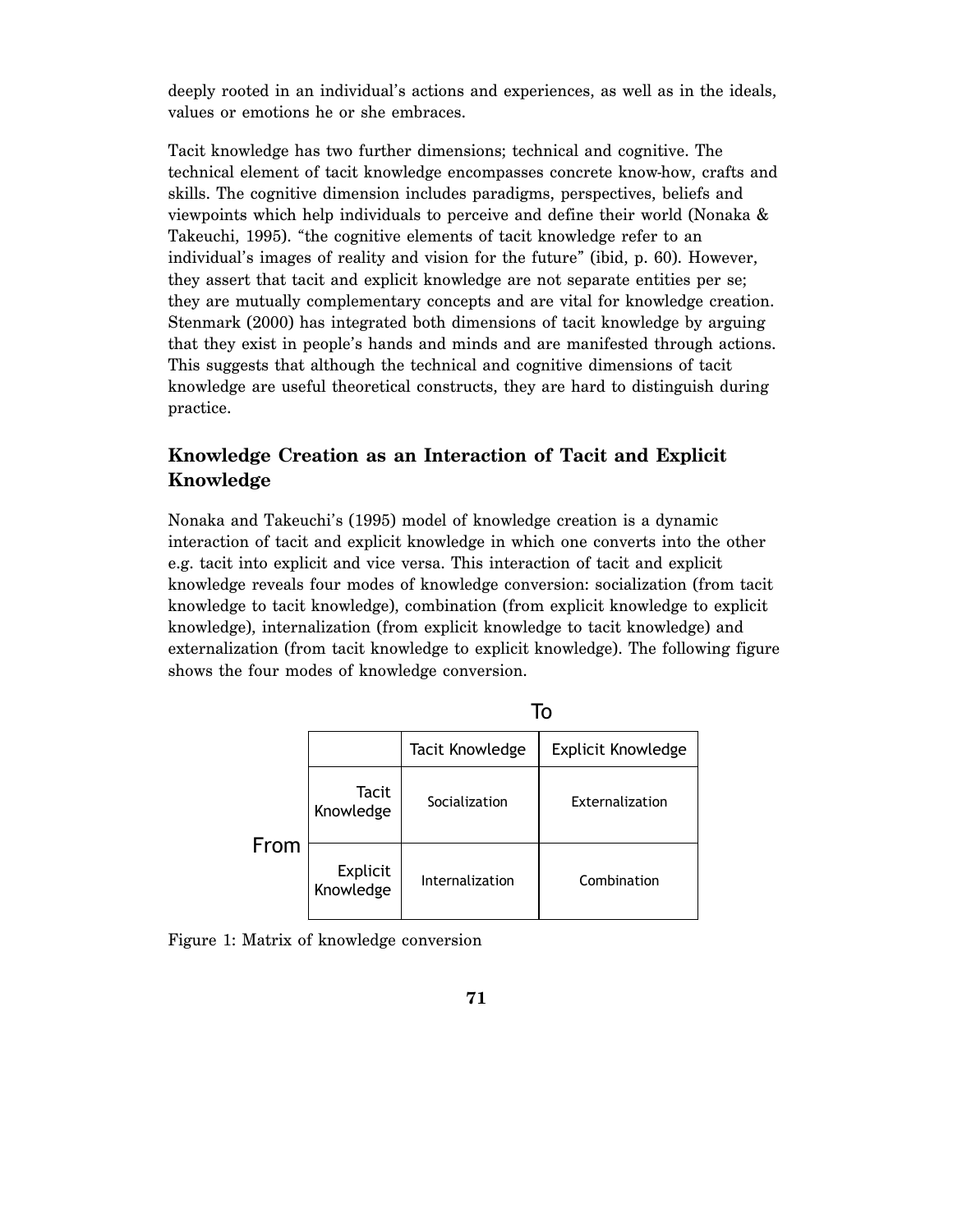#### **Socialization (from tacit to tacit)**

Socialization includes the shared formation and communication of tacit knowledge between people. Hargreaves (1999) identified apprenticeship and onjob training as a method to generate tacit knowledge. Apprentices acquire tacit knowledge through observation, imitation and practice during apprenticeships in a subtle way (van Zolingen, Streumer, & Stooker, 2001; Tsoukas 2002). Extending this argument further, Jones & Sallis (2002) observed that the socialization process is essentially what happens in well functioning teams and among good friends. However, Nonaka (2000) asserted that socialization is a limited form of knowledge creation as neither master nor apprentice gains any systematic insight into their craft and most of the learning takes place in an unintentional way.

#### **Externalization (from tacit to explicit)**

Externalization is 'the process of articulating tacit knowledge into explicit concepts' (Nonaka & Takeuchi, 1995, p. 64). Kelloway & Barling (2000) explain that articulation means making the 'unknown' known. However, because of its very nature, tacit knowledge is not easily converted into explicit knowledge. Tsoukas (2002) suggests that tacit knowledge can be converted into explicit knowledge through articulation in the form of concepts, models, hypothesis, metaphors and analogies. However, Hargreaves (1999) states that dialogue and collective reflections trigger the process of externalization and Kothuri (2002) notes that only some portion of tacit knowledge can be captured through conceptualization, elicitation and then articulation of knowledge.

#### **Combination (from explicit to explicit)**

Combination results from the interaction of explicit knowledge with explicit knowledge. The combination of different bodies of knowledge results from systemization and elaboration of explicit knowledge by different people (Hargreaves, 1999). Combination involves the transmission of explicit knowledge between individuals and can best be illustrated by the activities that constitute formal education (Kelloway & Barling, 2000; Tsoukas, 2002). Combination can take place by exchanges between individuals, through documents, meetings, telephone conversations or electronic communications (emails, bulletin boards). Reconfiguration of knowledge may take place through the sorting, adding, combining and categorizing of explicit knowledge that can lead to new knowledge.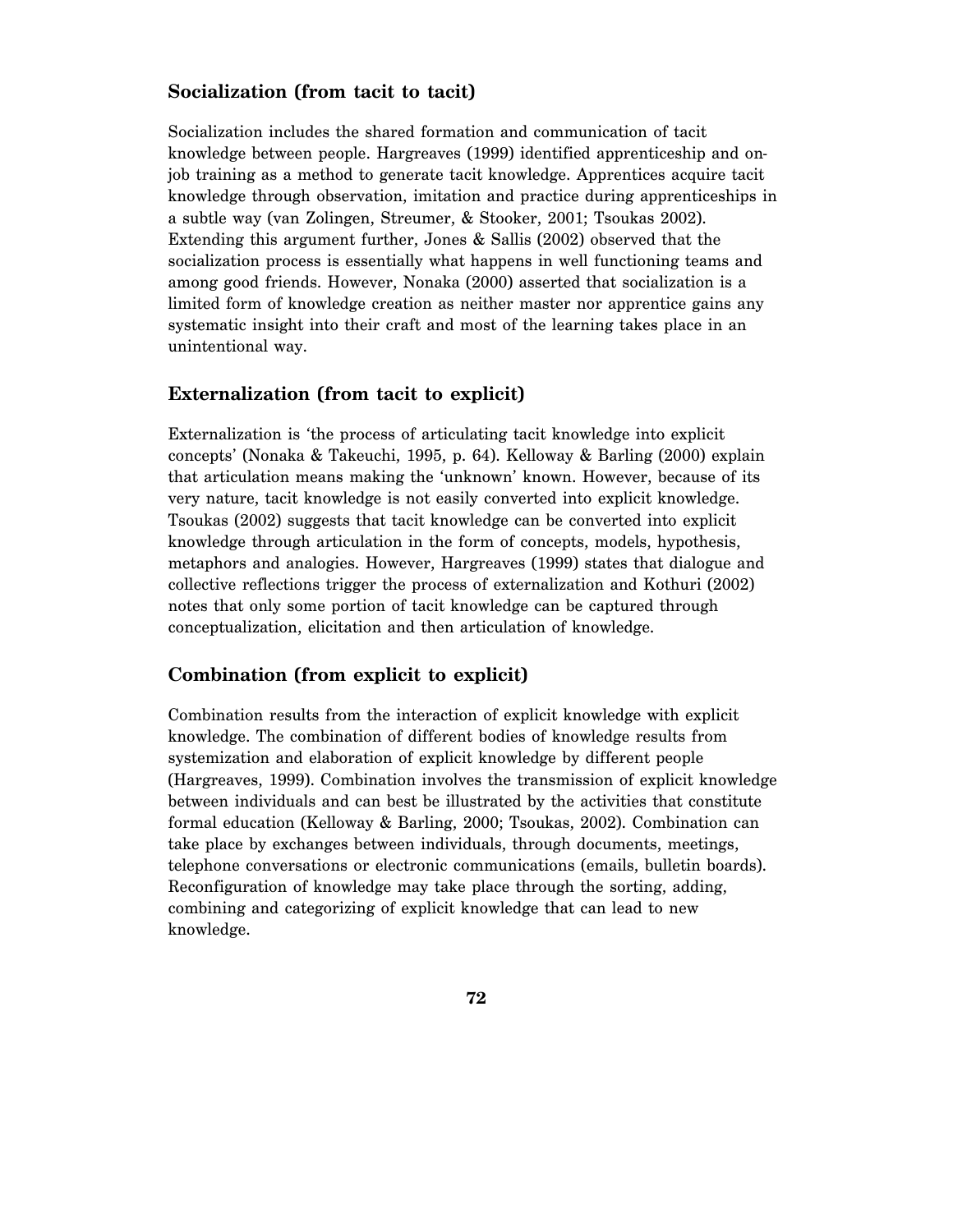#### **Internalization (from explicit to tacit)**

Internalization refers to the conversion of explicit knowledge into tacit knowledge. Explicit knowledge is converted into tacit knowledge when it is internalized by the persons involved (Tsoukas, 2002). In order to act on information, individuals have to understand and internalize it, thus resulting in a conversion from explicit knowledge to tacit knowledge (Kothuri, 2002). The process of internalization is triggered by learning by doing or using (Nonaka, 1996; Hargreaves, 1999) and internalization develops shared mental models or technical know-how (Nonaka & Takeuchi, 1995).

# **Externalization**

From the four kinds of knowledge conversions mentioned above, externalization has received the least attention in organizational theory. For example, a number of theories about the process of socialization exist, including literature on group processes and organizational culture. Similarly, combination has its roots in information processing and internalization is connected with organizational learning.

In education the focus is primarily on those three kinds of knowledge creation. Externalization is usually ignored, even in the development and delivery of professional development programmes for educational leadership and development. Wassink, Sleegers & Imants (2003) noted that the tacit knowledge of educational leaders has not received much research attention. We interviewed one of our colleagues to get some background for this paper. He was of the opinion that leadership and management development courses largely focus on theories of leadership and management, the differences between leadership and management and on different leadership styles. These courses are mostly 'reading-driven' and most readings have low relevance to the local context (Interview with AKU-IED faculty, 2006). This focus leaves little space to attend to the real issues such as perceptions and values, which are cognitive components of tacit knowledge. With an overall focus on explicit knowledge, leadership development programs either undermine or do not value tacit knowledge, especially externalization of tacit knowledge. This ignorance towards externalization of tacit knowledge and its affect on knowledge creation and subsequently on enhancing leadership skills is a common feature of most leadership development programmes that we have observed and delivered and this feeling is shared by some of the colleagues we formally interviewed.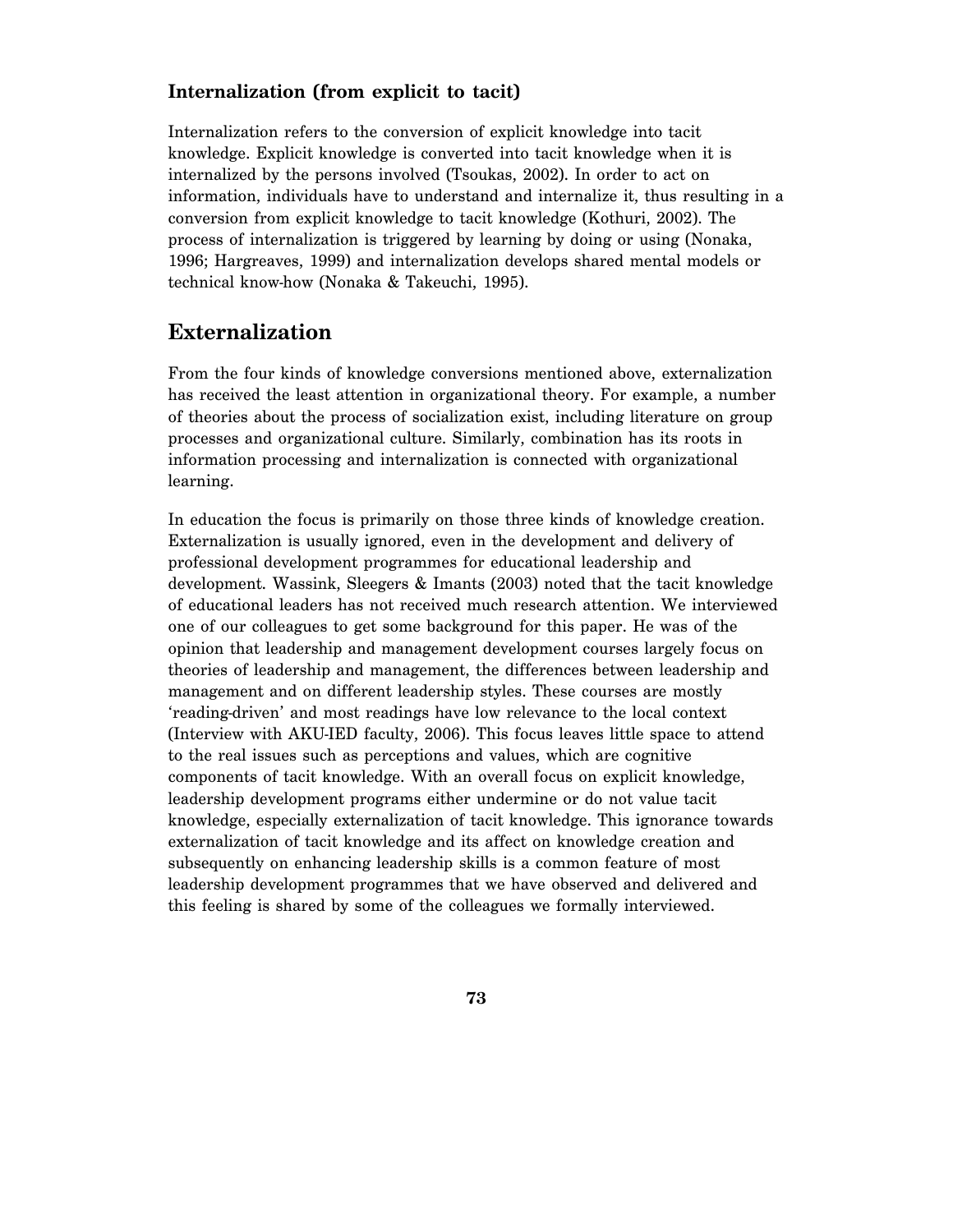This realization led us to reconceptualise some of the forthcoming leadership development courses by explicitly taking into account the tacit knowledge of course participants. In the remainder of this article we will share the process of reconceptualisation of the course and the strategies that were used for externalization of tacit knowledge. This will be followed by discussion, challenges and conclusion.

## **Focus on Externalization**

Aga Khan University, Institute for Educational Development (AKU-IED) has been engaged in designing and delivering leadership development courses for both public and private education sectors since its inception in 1993. Currently, in partnership with the Government of Pakistan, it has been engaged in the professional development component of the USAID-funded 'Education Sector Reforms Assistance' (ESRA) programme. Training programmes for educational leaders and managers was one component of this programme and was initiated in nine districts in two provinces in Pakistan (Sindh and Balochistan). This was done through the offering of field-based certificate programmes comprising three phases: (a) face-to-face teaching for three weeks; (b) a field component spread over six weeks; and (c) face-to-face teaching for three weeks.

The reflections of the teaching team after the first programme revealed that on average, our participants had more than ten years of experience in their management positions, adequate qualifications as available in the country and enough official authority to work effectively in their positions. However, they generally held narrow viewpoints and stereotypes about their work places and people higher up in the hierarchy. Some common perceptions were: parents are not interested in their children's education, formal authorities do not want to improve quality in education, resources are scarce and politicians are there just to interfere in our work. We noted that such perceptions created a feeling of 'disempowerment' and led them to behave in a reactive rather than a proactive manner in their work places. This understanding drove us to devise a different focus for the course, a focus on changing their attitudes rather than on contents to be covered. We considered demonstrating to them how much knowledge they already possessed and building on it to introduce additional concepts. We thought this would help to reduce their feeling of disempowerment.

Realizing this, we thought about strategies that could further help participants in articulating their tacit knowledge. Rowley (2000) argued that articulation of tacit knowledge makes personal knowledge available for larger use. Nonaka & Takeuchi's (1995) model for knowledge creation suggests that externalization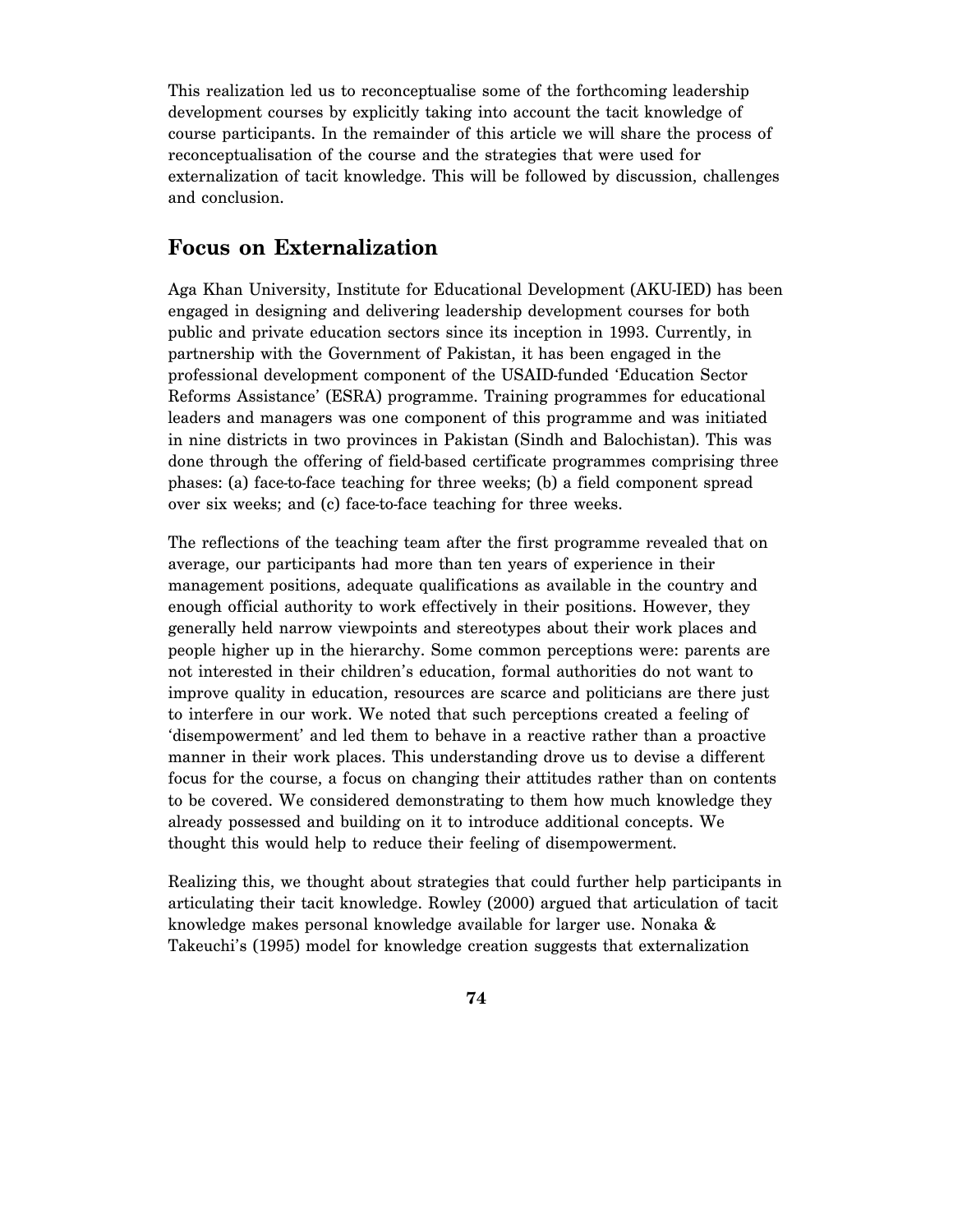follows socialization. With this perspective, we reconceptualised our course for the second cohort by creating more space for socialization and introducing several strategies to externalize the tacit knowledge of the participants. We significantly moved from our framework of 'contents to be covered' (explicit knowledge) to the framework of perception to be broadened or modified (tacit knowledge). In the following paragraphs, we will discuss the strategies employed to externalize the tacit knowledge of the participants.

#### **Writing Recipes**

A recipe is commonly understood as a set of step-by-step instructions for producing a dish. Course participants (CPs) were encouraged to develop 'recipes' of concepts like effective leadership, pedagogy, patience and supervision. The participants were explained the process of developing recipes, they were shown that recipes consist of two basic parts: ingredients and processes. The ingredients were explained as elements needed to make a recipe; key elements and optional elements (required to add flavour, colour and taste). Preparation processes like heating, steaming and chopping were also discussed with the participants. This proved a very powerful structure to elicit the ideas they took for granted on a variety of topics. For example, one recipe was named 'Leadership *Biryani*' (see figure 2). The key elements identified in this recipe were: vision, clear thinking, decision power and personal knowledge. The recipes were written in Urdu and selected recipes were included in *Qiyadat Naama*, a magazine produced by CPs. The CPs found this strategy a challenging and creative task. "It was good way to express what we already knew but were unable to articulate" (Interview with CP, 2006). The faculty member who developed this strategy stated that writing 'recipes' was a powerful tool to access the personal knowledge of the CPs as it combined metaphors with the concrete structures of commonly known food recipes (Collective reflections of faculty, 2005).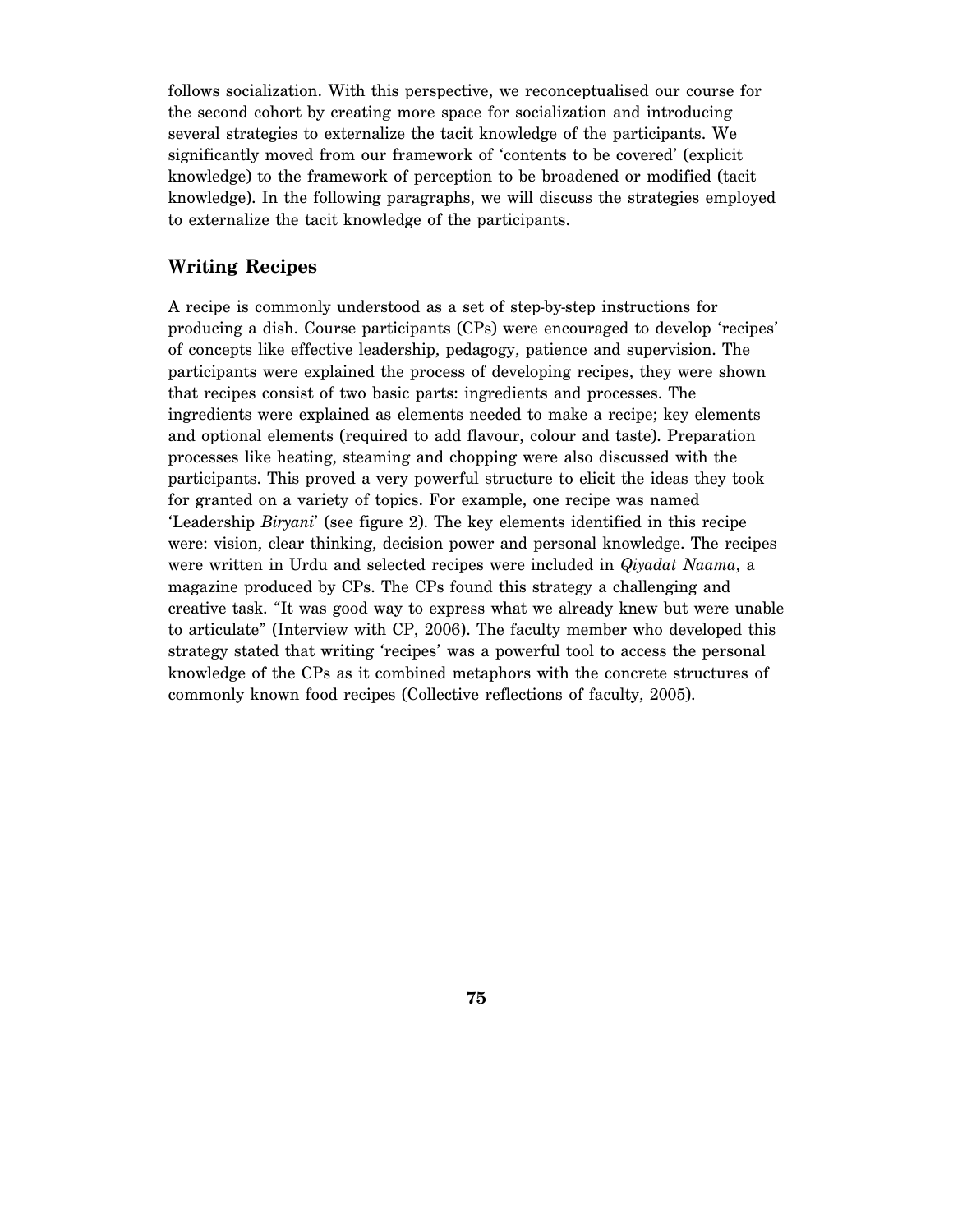$$
\frac{1}{2} \sum_{j=1}^{n} \sum_{j=1}^{n} \sum_{j=1}^{n} \sum_{j=1}^{n} \sum_{j=1}^{n} \sum_{j=1}^{n} \sum_{j=1}^{n} \sum_{j=1}^{n} \sum_{j=1}^{n} \sum_{j=1}^{n} \sum_{j=1}^{n} \sum_{j=1}^{n} \sum_{j=1}^{n} \sum_{j=1}^{n} \sum_{j=1}^{n} \sum_{j=1}^{n} \sum_{j=1}^{n} \sum_{j=1}^{n} \sum_{j=1}^{n} \sum_{j=1}^{n} \sum_{j=1}^{n} \sum_{j=1}^{n} \sum_{j=1}^{n} \sum_{j=1}^{n} \sum_{j=1}^{n} \sum_{j=1}^{n} \sum_{j=1}^{n} \sum_{j=1}^{n} \sum_{j=1}^{n} \sum_{j=1}^{n} \sum_{j=1}^{n} \sum_{j=1}^{n} \sum_{j=1}^{n} \sum_{j=1}^{n} \sum_{j=1}^{n} \sum_{j=1}^{n} \sum_{j=1}^{n} \sum_{j=1}^{n} \sum_{j=1}^{n} \sum_{j=1}^{n} \sum_{j=1}^{n} \sum_{j=1}^{n} \sum_{j=1}^{n} \sum_{j=1}^{n} \sum_{j=1}^{n} \sum_{j=1}^{n} \sum_{j=1}^{n} \sum_{j=1}^{n} \sum_{j=1}^{n} \sum_{j=1}^{n} \sum_{j=1}^{n} \sum_{j=1}^{n} \sum_{j=1}^{n} \sum_{j=1}^{n} \sum_{j=1}^{n} \sum_{j=1}^{n} \sum_{j=1}^{n} \sum_{j=1}^{n} \sum_{j=1}^{n} \sum_{j=1}^{n} \sum_{j=1}^{n} \sum_{j=1}^{n} \sum_{j=1}^{n} \sum_{j=1}^{n} \sum_{j=1}^{n} \sum_{j=1}^{n} \sum_{j=1}^{n} \sum_{j=1}^{n} \sum_{j=1}^{n} \sum_{j=1}^{n} \sum_{j=1}^{n} \sum_{j=1}^{n} \sum_{j=1}^{n} \sum_{j=1}^{n} \sum_{j=1}^{n} \sum_{
$$

Figure 2: Example of recipe developed by one of the course participants

#### **Sharing Stories and Jokes**

Course participants were encouraged to share their success stories and crack jokes to explain situations and their point of view. We defined jokes as a very short story with a surprising outcome. The process of story sharing was very simple; share it as it comes to your mind. Stories are a powerful way of understanding what happened and why (Brown & Duguid, 2000; Sen, 2002). After initial encouragement and tone setting, almost all course participants narrated their stories verbally and also entered the same in their reflective journals. For example, one of the participants shared the story of one of his students who participated in a national creative writing competition and won a prize. The student attributed her success to the encouraging feedback of her teacher on a creative writing assignment, several years back. Such reflective stories were gathered and analyzed by a group of CPs with the assistance of faculty members and key messages were noted in *Qiyadat Namma*. Reflecting on the process of sharing stories, one of the CPs said that mostly the messages of stories were in his mind but he could not express them because of a lack of such opportunities (Interview with CP, 2006).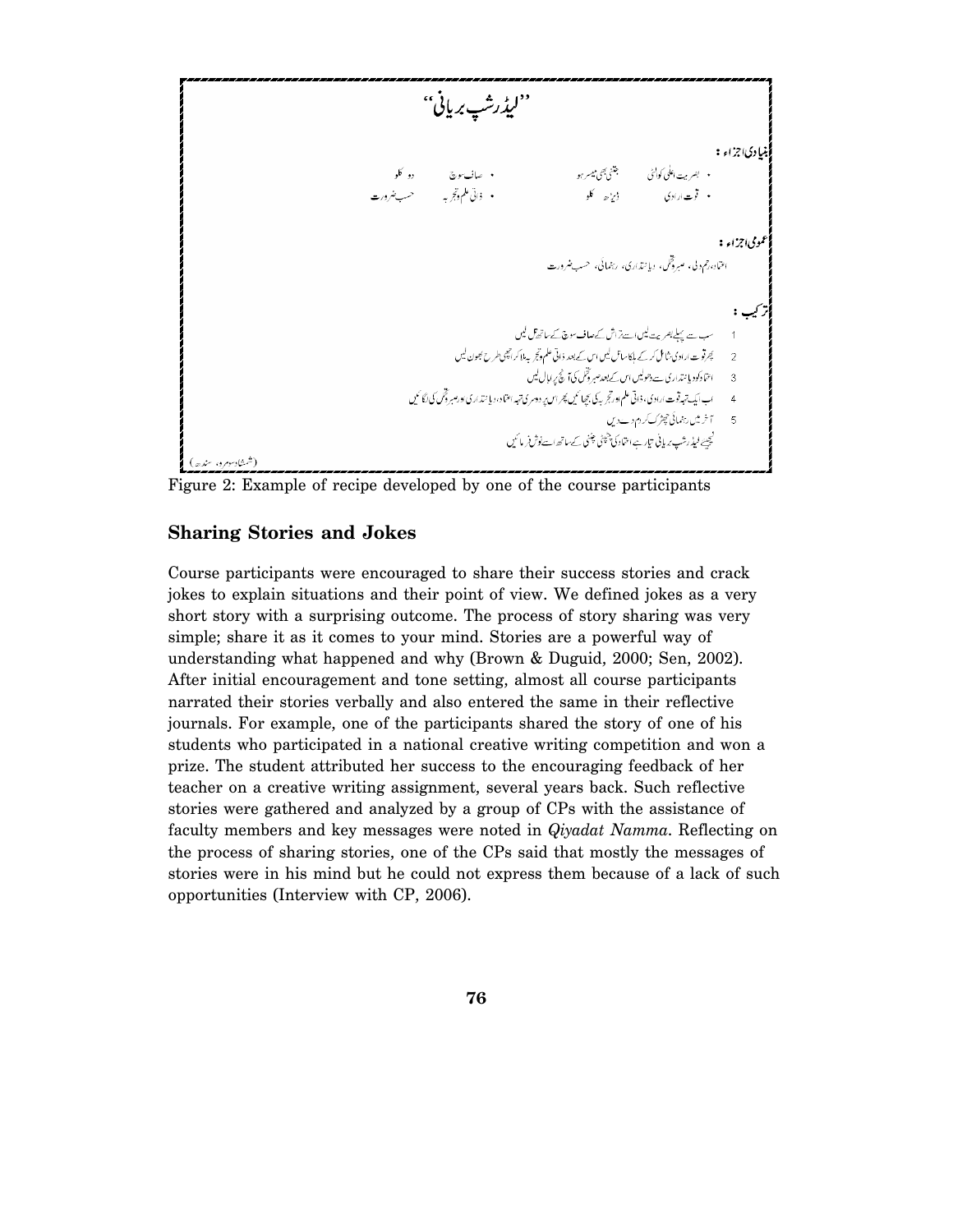#### **Developing Metaphors and Analogies**

Another strategy used to articulate the tacit knowledge of participants was the development of metaphors and analogies during the leadership development course. To facilitate the process, the faculty members shared and explained metaphors that could relate to different notions of educational leadership and management. Developing metaphors was a regular activity of the course and they provided easy access to the participants' perspective. For example, one of the participants used the metaphor of a 'water well' to describe leadership. Because of the shortage of water in his area, a well represents a rare jewel. Ambrosini & Bowman (2001) acknowledged the worth of metaphors in eliciting tacit knowledge, as metaphors help in expressing what is not easily expressible. By extending the same argument, Jones & Sallis (2002) and Sharma (2004) acknowledged the utility of metaphors and analogies in externalization. However, one colleague noted that it was difficult to 'find' and 'handle' metaphors (Interview with Faculty, 2006). Another faculty in his interview (2006) shared his experience of how a metaphor for the principal's office impacted the practices of a school principal. However, the same faculty member acknowledged that it was not an easy task for CPs to develop metaphors.

#### **Cognitive Maps**

Cognitive maps are a graphical representation of cognitive processes (Wassink et al). Examples of graphical representations include sketches, cartoons and mind maps. Course participants were urged to draw sketches, cartoons and causal maps of different situations and issues. These activities were mostly done in groups and later presented to the whole class. One year after completing the course, participants referred to this set of activities as 'group work', 'chartmaking and presentations' and felt that this was useful for 'information sharing', 'removing shyness' and 'developing confidence' (Interview with CPs, 2006). The concept map is also useful as a tool for capturing practical knowledge (Meijer & Zanting, 2002) and this could be seen in our course.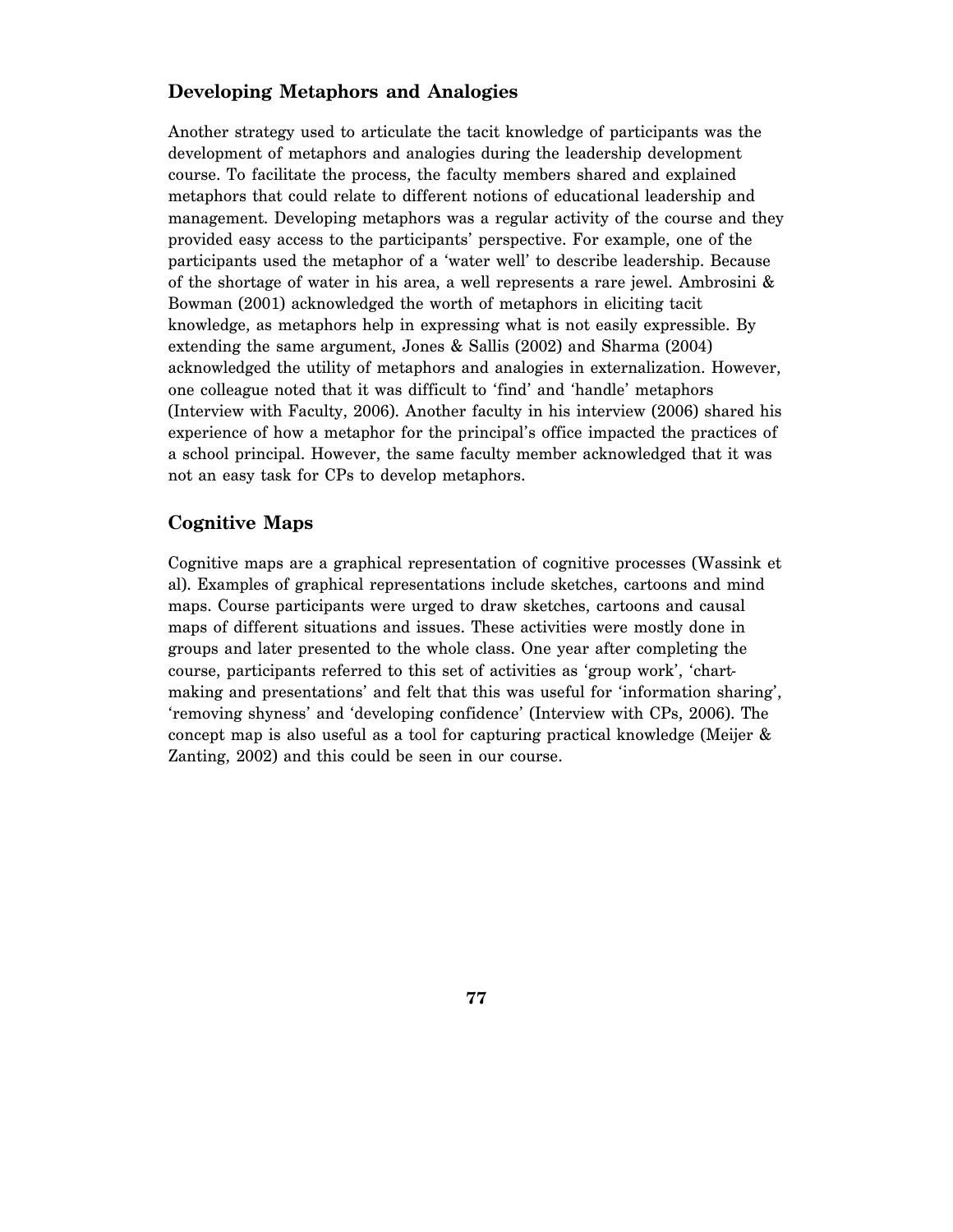من<br>منظم من o Amore

Figure 3: Example of cognitive map

#### **Skits and Other Performances**

Role-plays of true situations from participants' contexts were another feature of the course. "Role plays were instrumental in motivating the CPs as those were about real situations and were expressive of participants' experiences and practices" (Interview with Faculty, 2006). Role plays and skits captured the way the CPs handled different situations in their own contexts. These performances helped CPs to externalize through action what was difficult to verbalize otherwise. Performances were done on how supervision is done in schools and how meetings of School Management Committees are conducted. One of the CPs commented that skits helped to bring out the 'inner person' from each participant (Interview with CP, 2006).

#### **Individual and Collective Reflections**

Wassink et al. argue that tacit knowledge is usually acquired through reflection on previous experiences. Course participants were asked to write their reflective journals daily and were given feedback regularly. Collective reflections over social events were also carried out. For example, after a recreational visit the whole group reflected over the leadership and management processes observed during the visit. They also discussed their roles and issues in terms of leadership practices. Key learning was articulated and was written in the *Qiyadat Nama*. Such collective reflection can help groups externalize their tacit knowledge (Thompson, Warhurst & Callaghan, 2001). One of the faculty members felt that in general, all courses include a component on reflective practice but real reflection can only happen in a reflective environment. This environment was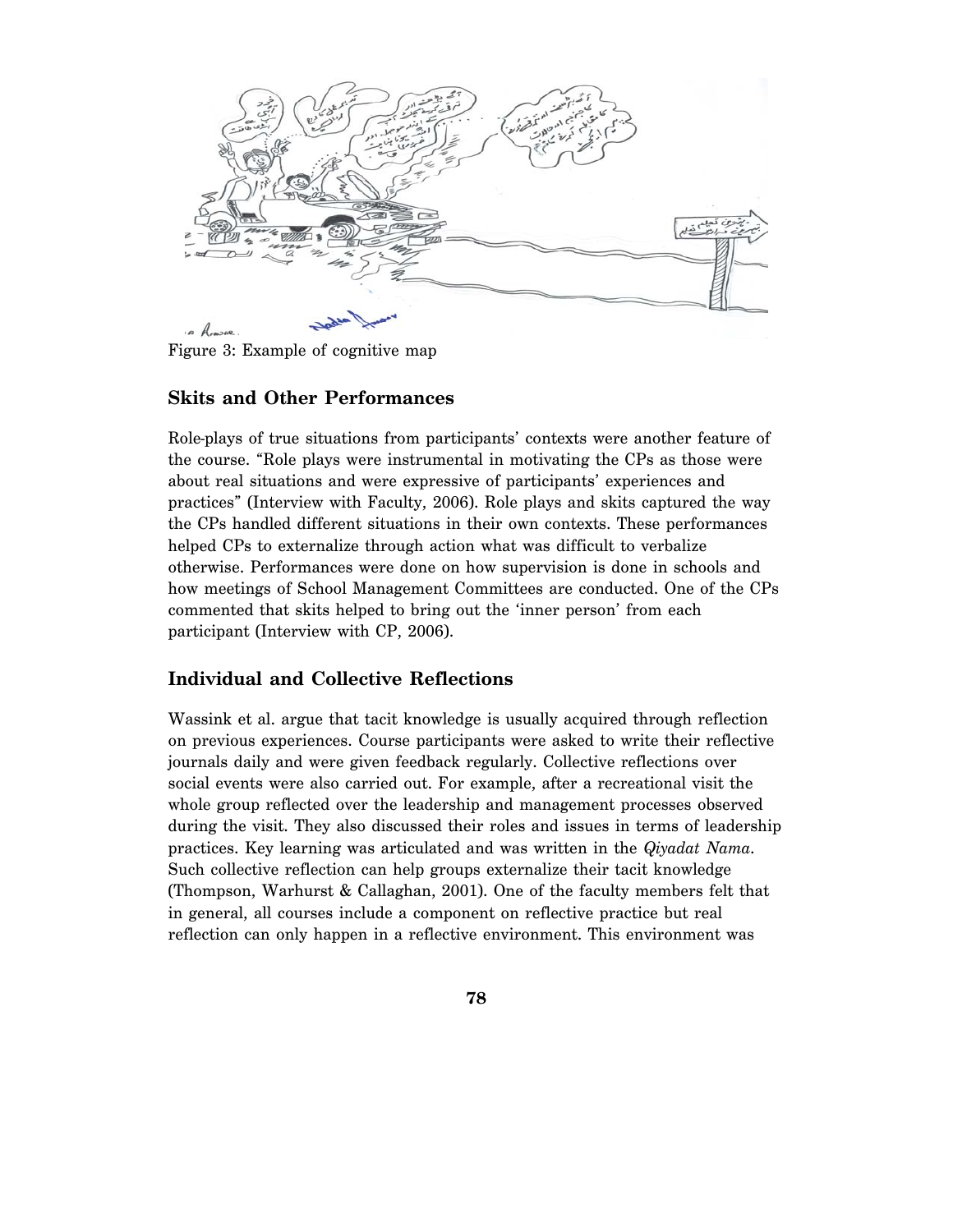provided by the faculty members in the course through socialization processes and everyone was engaged in it (Reflections by faculty, 2005). One of the graduates felt that questions for reflections were helpful in the process (Interview with CP, 2006).

## **Discussion**

Atherton (2002) has argued that the process of acquiring knowledge for mature practitioners is little understood and its relationship to formal training still remains problematic. However, Chisholm & Holifield (n.d.), have noted that current research in tacit knowledge is motivated by the acceptance that tacit knowledge is linked to professional performance. In this paper, we argue that the externalization of tacit knowledge is of critical importance to the enhancement of professional practices.

In our course, the process of externalization served two purposes: (a) At an individual level, CPs were assured of what they already knew; and (b) at a collective level, a wealth of contextually relevant knowledge was presented for discussion and reflection. This process and focus made the course very interesting and relevant for the CPs and consequently helped in improving their work performance.

The teaching team observed CPs at work during the field-based component and reflected back on the process. A faculty member stated, "It was heartening to see the motivation of the CPs for their field assignments" (Reflections of faculty, 2005). After one year of course completion, nine course participants (seven men and two women) were selected randomly to find out their views about the course and the perceived impact it had on improvement in their practices. They were interviewed telephonically. The graduates responded very warmly about the course. Interestingly, most of the graduates said that the course helped them tap their hidden potential and made them confident in their abilities. "I understood the value of other people's point of view and my potentials became visible to me" (Interview with CP, 2006). Interestingly most of the respondents while talking about strategies employed in the course, labelled those strategies as 'cocurricular' activities. In all likelihood, the label of co-curricular activities symbolizes participants' attempt to describe the tacit aspect (not explicit part) of the programme by using profession-specific terminology.

Six out of nine respondents shared that they were conducting co-curricular activities with the help of teachers and in some cases with the help of the community after their return. "Now, we have separate in-charge to conduct co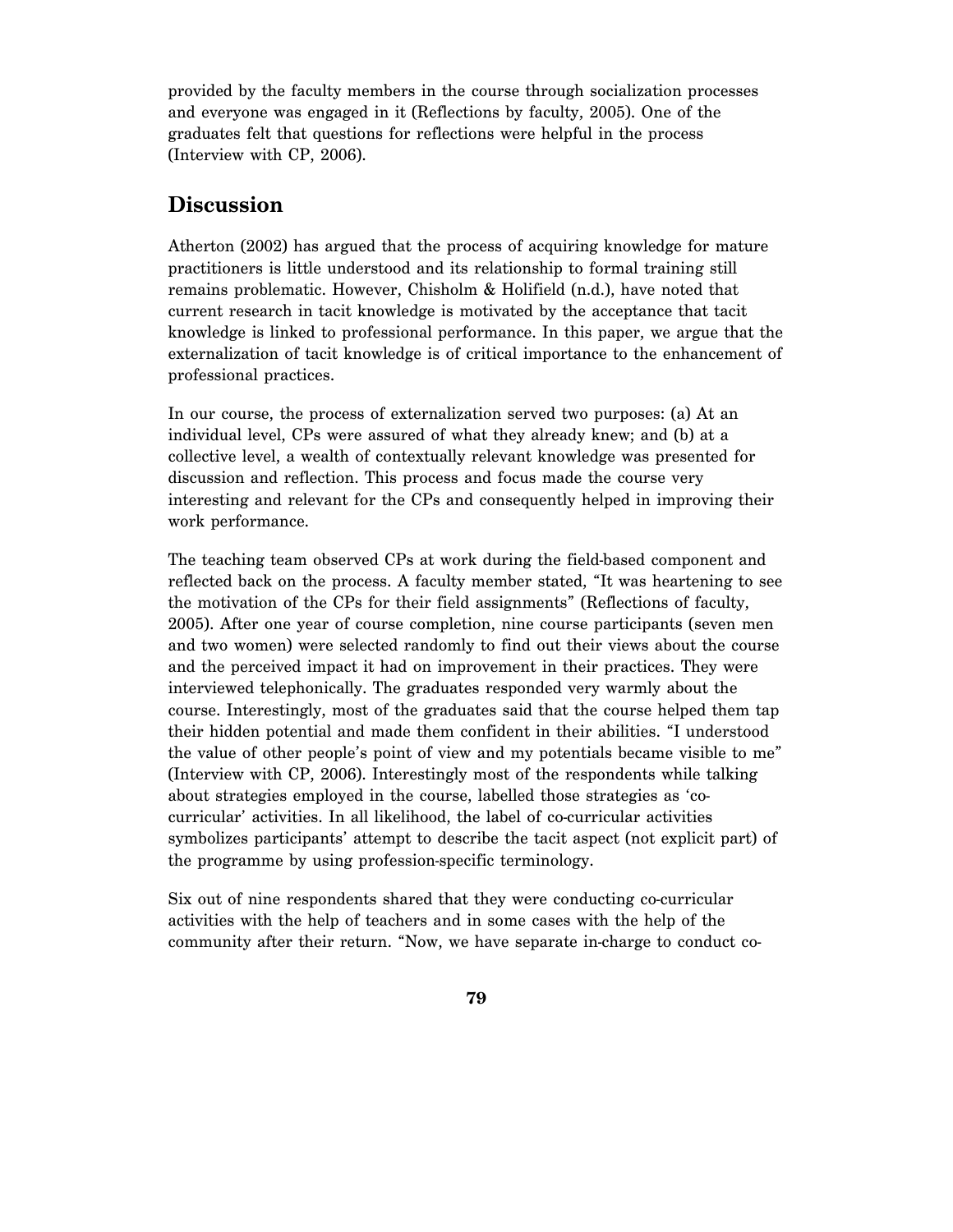curricular activities every month" (Interview with CP, 2006). It can be argued that broadening the curriculum base, in consultations with stakeholders, can be considered a useful initiative taken by school leaders as a result of attending the programme.

CPs also mentioned changes in their attitudes as a result of the programme in terms of increased confidence and interpersonal skills, increased willingness to share and consult with others and improved patience. These aspects were consistent with the stories they narrated about their practices. "Tacit knowledge plays a key role in the way people work, both alone and, perhaps more importantly, in collaboration with others." (Chisholm & Holifield, n.d.; Strenberg, 2004).

Nonaka & Takeuchi's (1995) model of organizational knowledge proposes socialization (sharing tacit knowledge) prior to externalization. Socialization provides an environment conducive to externalization. The model has also been thought to help shift the focus of knowledge creation from individual to group process (Beemish & Armistead, 2001) and for its applicability beyond business management (Hargreaves, 1999). The intention of the programme was to tap into participants' tacit knowledge and participants felt that the programme brought about a change in their attitude and practices. Referring to the importance of an appropriate environment for externalization a faculty member said, "It [externalization] requires safe, non–threatening and non-judgmental environment. It is [a] very complex process and requires heart-to-heart relation" (Interview with Faculty, 2006). The continued interpersonal communication between CPs and faculty to date is indicative of strong bonds developed during the course and validates the presence of a non-threatening environment.

### **Challenges**

Externalization of tacit knowledge requires a threat-free and emotionally secure environment based on trust and mutual respect. Course participants came from diverse academic backgrounds and multicultural orientations and maintaining an emotionally secure environment in the face of such diversity was very challenging and required more hours and energy from facilitators. The teaching team realized that they spent a lot more hours than their official workload for the programme.

It is also important to note that a major part of the externalization strategy is the effective use and interpretation of metaphorical discourse. High order thinking ability is needed to interpret metaphors, the ability to probe and direct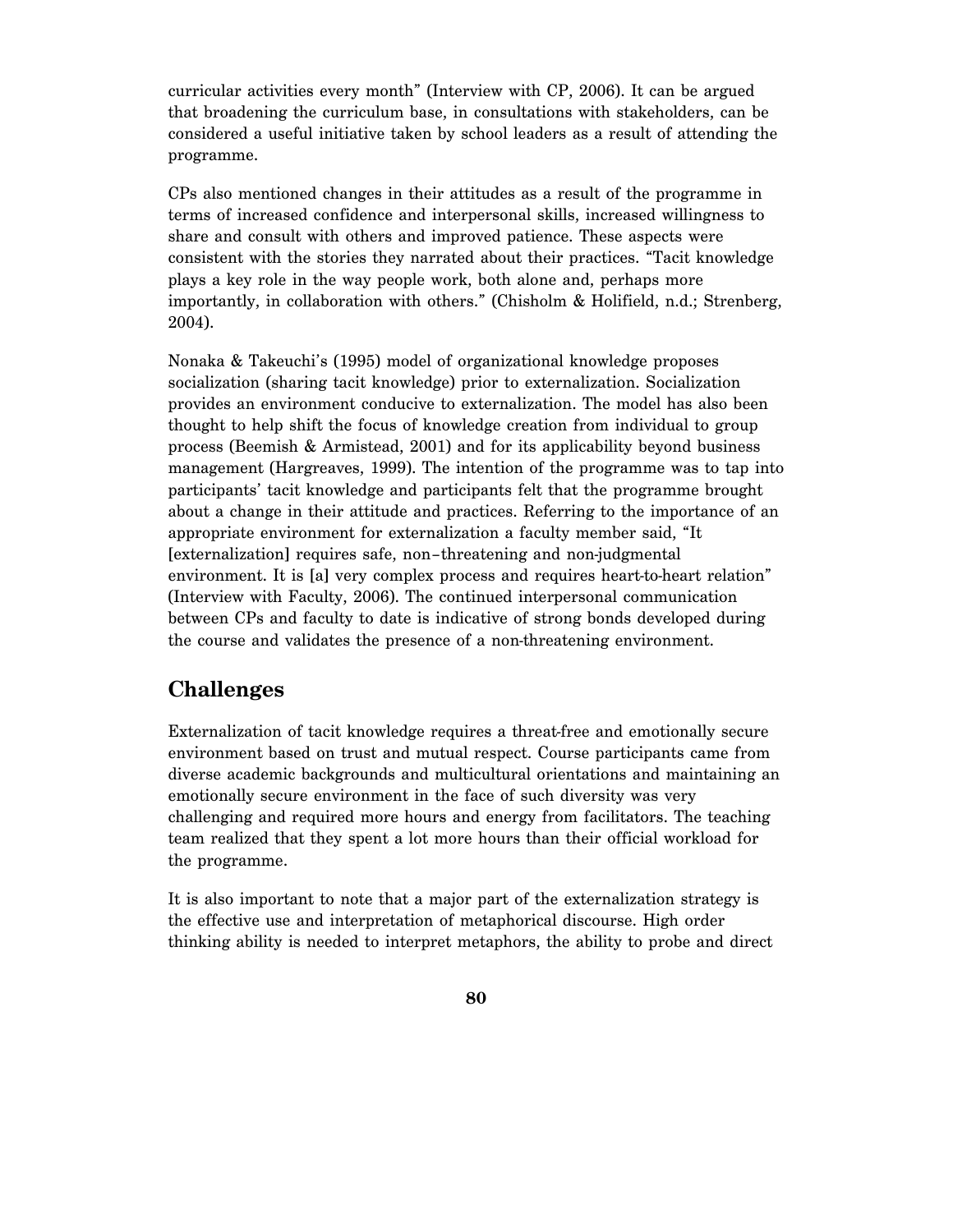discussion and the ability to synthesize and create linkages across various disciplines is needed. A colleague at AKU-IED (2006) noted in her interview that most of the leadership development courses had been 'theory-ridden' unlike this course, and she realized that those courses were easier to teach as they only dealt with explicit forms of knowledge.

The third key challenge also resulted from the use of metaphorical discourse instead of traditional academic discourse. Traditional academic discourse relies heavily on well-defined terms and reasoning through established principles of logic. In contrast, externalization of tacit knowledge involves a lot of 'fuzziness' that can distract CPs as they might assume that this kind of discourse is 'less academic'. One of the colleagues in her interview (2006) noted that it was challenging to develop a 'taste' for different discourse.

# **Conclusion**

Educational leadership and management development programmes commonly focus on explicit knowledge through transmission or combination of knowledge. In some good examples, the course design allows for socialization through recreational visits and dinners, however in most cases very little attention is given to the 'externalization' of the tacit knowledge of participants. One reason for this practice may be the difficulty in making tacit knowledge explicit. The difficulty arises because of the elusive nature of tacit knowledge. Stenmark (2000) gave two reasons for the elusiveness of tacit knowledge: (a) it is hard for us to know what we implicitly know; (b) lack of incentives for making tacit knowledge explicit.

Despite being elusive in nature, the articulation of tacit knowledge remains critical for improving practices. Therefore, we may attempt to develop strategies that can be useful in sharing and capturing tacit knowledge. Thus, it is argued in this paper that leadership and management development courses require some strategies to externalize tacit knowledge, which is very crucial in developing leadership practices. We shared the examples from a course where we employed some strategies to externalize the course participants' tacit knowledge, with the aim to improve interaction during the course and subsequently to impact their practices in their context. Those strategies were: writing recipes, sharing stories and jokes, developing metaphors and analogies, developing cognitive maps, performing activities and individual and collective reflections. The CPs found these strategies interesting and engaging, which made sessions lively and interactive and this interaction continues even after their graduation.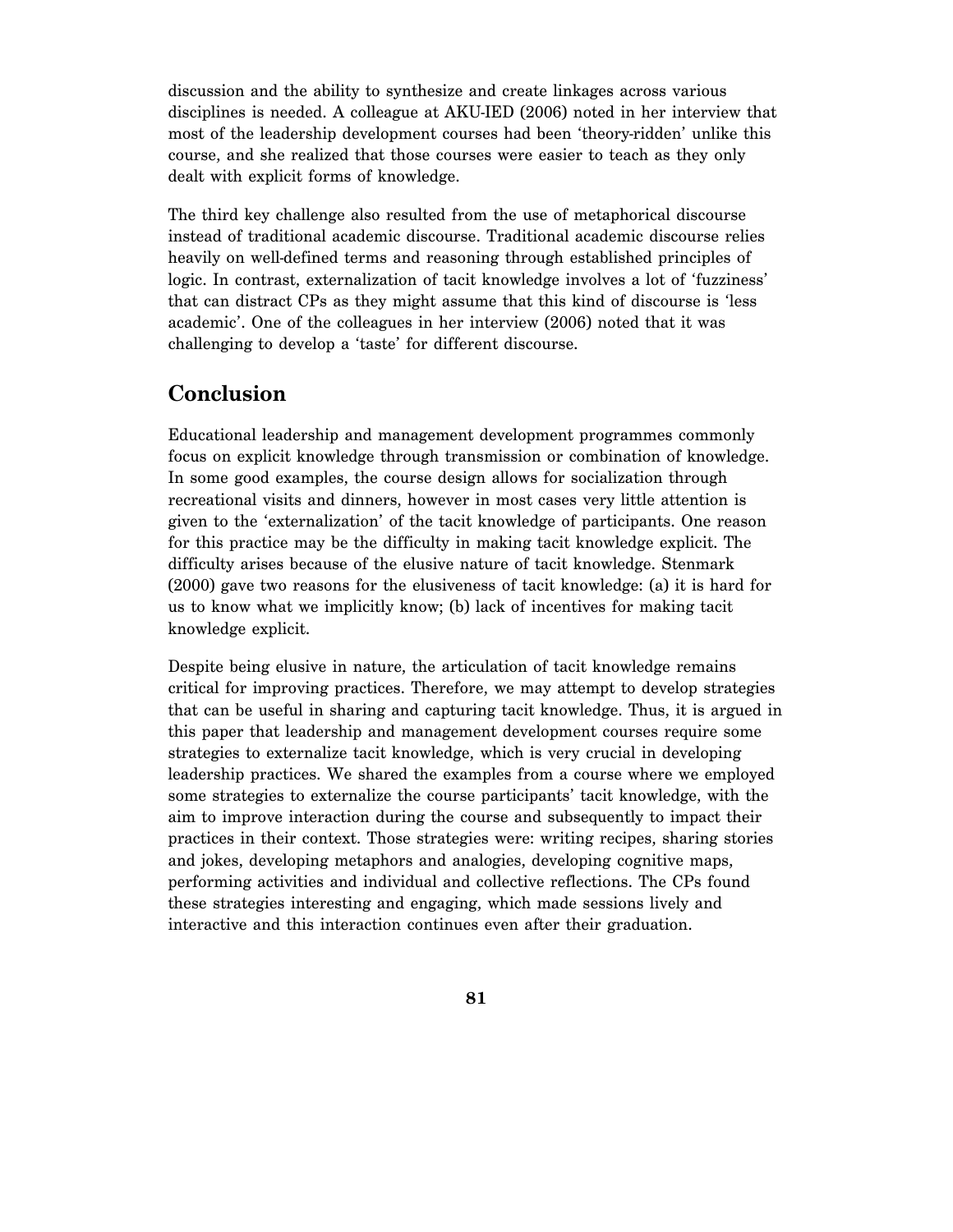The strategies adopted to externalize their tacit knowledge seem to have a positive impact on the quality of their field assignments compared to the previous cohort. However, use of these strategies added to the workload of the faculty as they required more time in planning and care in execution along with other challenges mentioned in the paper. Despite these challenges, the resultant learning among course participants was immense and thus we recommend the use of such strategies more often, if not always.

#### **References**

- Ambrosini, V., & Bowman, C. (2001). Tacit knowledge: some suggestions for operationalization. *Journal of Management Studies, 38*(6), 811-829.
- Brooking, A. (1996). *Intellectual capital*. London: Thomas Business Press.
- Brown, J. S., & Duguid, P. (May-June 2000). *Balancing act: how to capture knowledge without killing it*. Harvard Business School Press.
- Chisholm, C. H., & David. *The role of tacit knowledge in continuous professional development of work-based practitioners*. Retrieved February 10, 2006, from http://www.elite.auc.dk/cee\_as\_wbl/library/docs/The%20Role%20of%20Ta cit%20Knowledge.doc
- Geyer, G. (2001). *Tacit Knowledge in Organization*. Retrieved January 6, 2006 from http://gseweb.harvard.edu/ $\tilde{\phantom{a}}$ t656 web/From 2000-2001\_students/Tacit\_knowledge\_in\_organizations\_Gessner.htm
- Hargreaves, D. H. (1999). The knowledge-creating school. *British Journal of Educational Studies, 47*(2), 122-144.
- Jones, G., Sallis, E. (2002). *Knowledge Management in education*. Kogan Page Limited.
- Kelloway, E. K. B., Julian. (2000). Knowledge work as organizational behaviour. *International Journal of Management Reviews, 2*(3), 287-304.
- Kothuri, S. (2002). *Knowledge in organizations definition, creation, and harvesting*. Retrieved from http://www.gse.harvard.edu/~t656\_web/Spring\_2002\_students/kothuri\_s mita\_knowledge\_in\_orgs.htm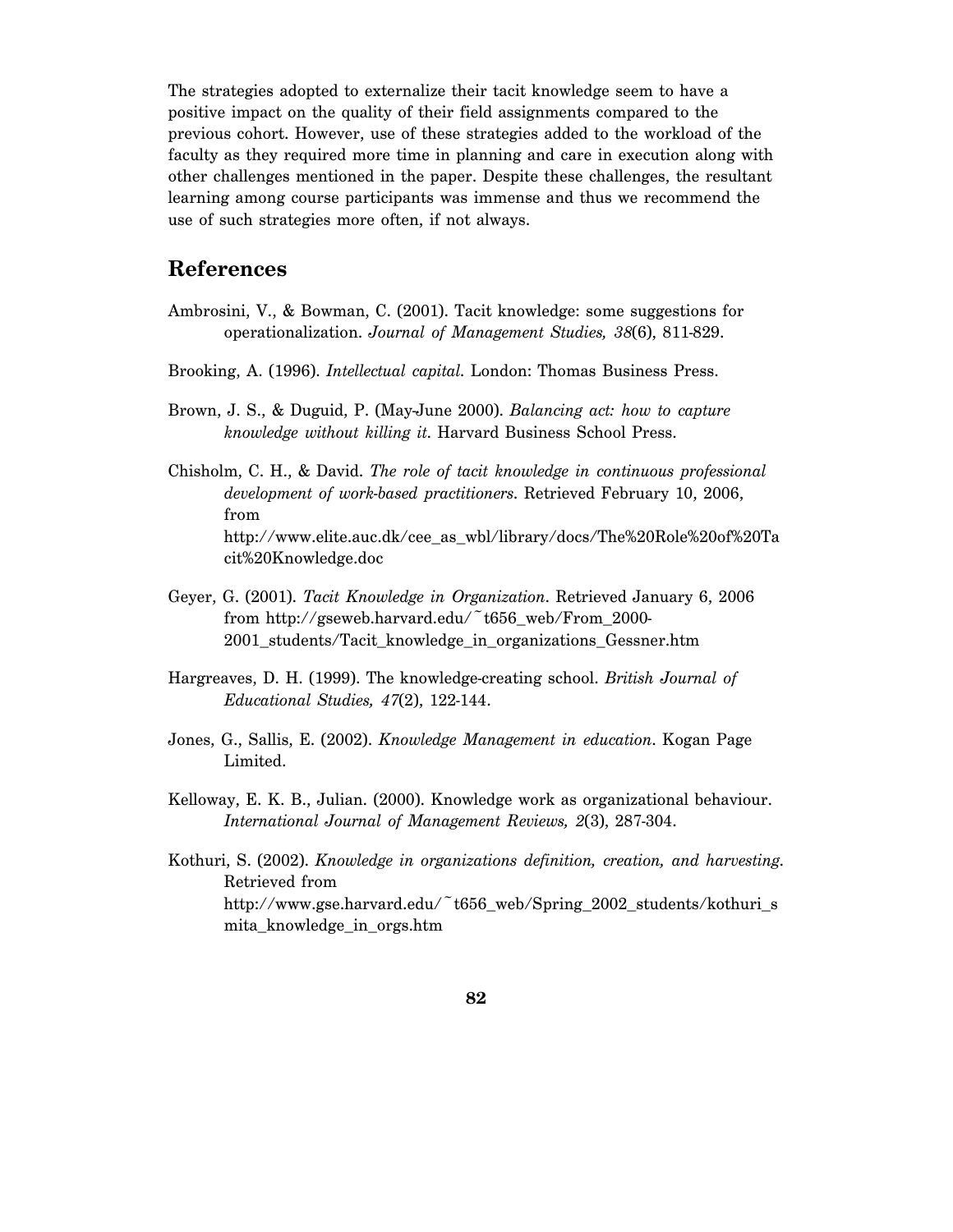- Lam, A. (2002). *Alternative societal models of learning and innovation in the knowledge economy*. Unesco.
- Lee, C. C. (2000). Knowledge value chain. *Journal of Management Development, 19*(9), 783-793.
- Meijer, P., & Zanting, A.(2002). How can student teachers elicit experienced teachers' practical knowledge? *Journal of Teacher Education, 53*, 406-419.
- Nonaka, I. (1996). *Knowledge has to do with truth, goodness, and beauty*. Retrieved 6 January, 2006 from http://www.dialogonleadership.org/Nonaka-1996.html
- Nonaka, I. (2000). The knowledge-creating company. *Harvard Business Review*, 96-104.
- Nonaka, I., & Takeuchi, H. (1995). Knowledge and management. In I. Nonaka & H. Takeuchi (Eds.), *The knowledge creating company: how Japanese companies create the dynamics of innovation* (pp. 20-55). Oxford: Oxford University Press.
- Polanyi, M. (1966). *The tacit dimension*. London: Routledge and Kegan Paul.
- Rowley, J. (2000). Is higher education ready for knowledge management? *The International Journal of Educational Management, 14*(7), 325-333.
- Sen, J. (2002). *Understanding teachers' professional growth through their articulation of personal practical knowledge. 28*(1), 75-78.
- Sharma, Pankaj.(2004). *Knowledge Management*. New Delhi: APH Publishing Cooperation.
- Spiegler, I. (2000). Knowledge management: a new idea or a recycled concept. *Communications of AIS, 3*, 2-24.
- Stenmark, D. (2000). *Turning tacit knowledge tangible*. Hawaii International Conference 2000. IEEE.
- Thompson, P., Warhurst, C. & Callaghan, G. (2001). Ignorant theory and knowledgeable workers: interrogating the connections between knowledge, skills and services. *Journal of Management Studies, 38*(7), 923-942.